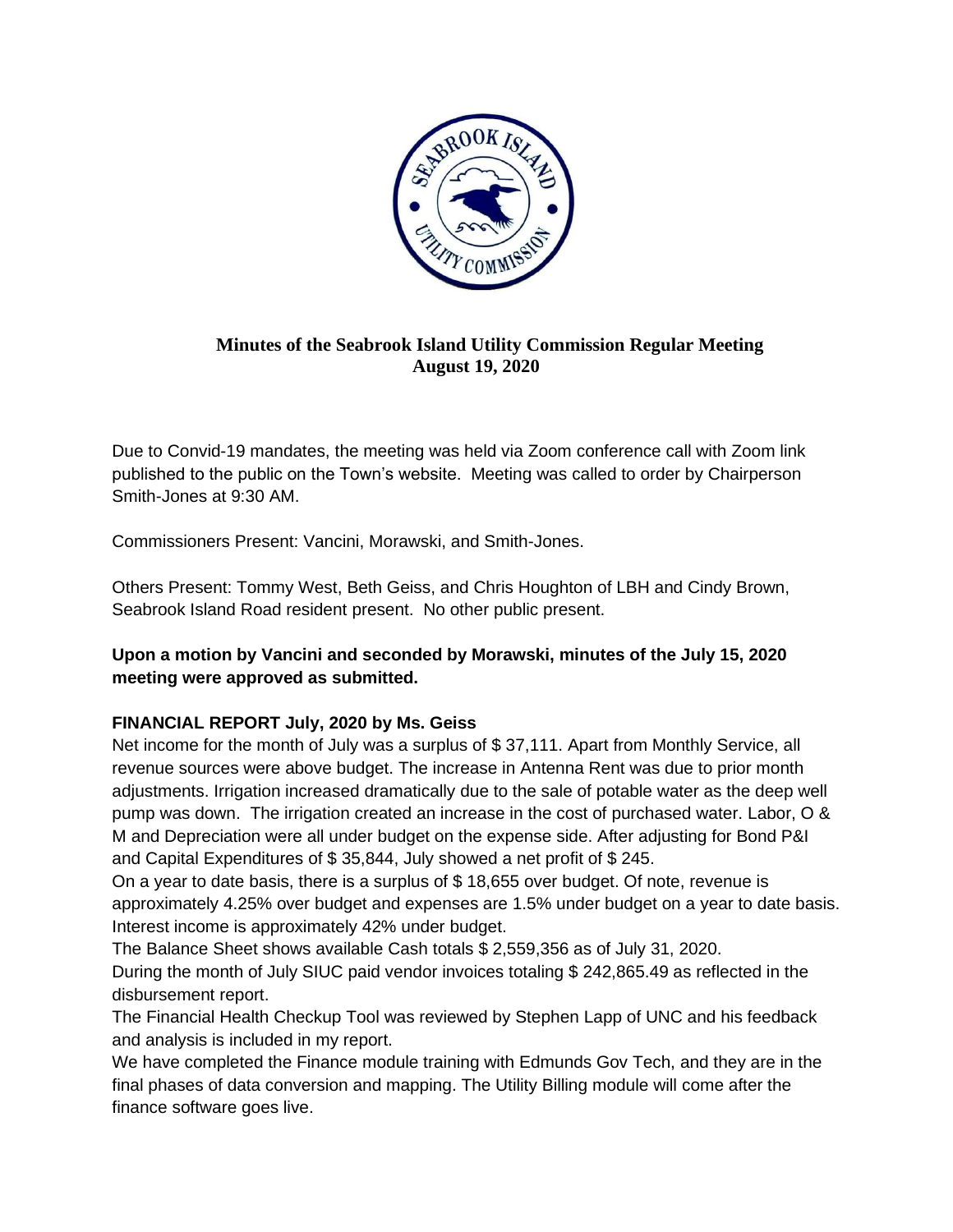## **The July payables, as submitted electronically to Commissioners were electronically approved.**

Discussed the request to move \$80,000. from the State Fund Account to the Operating Account for Capital expenditures. After discussion, it was moved to transfer \$50,000. from the State Fund to Operating Account by Vancini and seconded by Morawski. Motion passed.

# **OPERATIONS REPORT July, 2020 by Mr. West WATER RESOURCE FACILITY(Sewer)**

Effluent quality continued to meet permit requirements during the month. Daily average flows were 0.511 million gallons per day (MGD). The maximum day was 1.007million gallons for the month. The average effluent Total Suspended Solids (TSS) was 5 mg/l and the average effluent Biochemical Oxygen Demand (BOD) was 5 mg/l, indicating excellent process control. During July 5418 gallons of Sodium Hypochlorite (Bleach) was used for effluent disinfection and process control. Experiencing bulking issues with the biological process. The SVI (Sludge Volume Index) is averaging over 200. Chlorinating return activated sludge and influent to correct the problem.

Total effluent & deep well pumped to Seabrook golf courses for irrigation for July was 15.048 million gallons effluent and 0.1.489 million gallons deep well. Total effluent and deep well pumped to Oak Point golf course were 7.828 million gallons effluent and 0.000 million gallons deep well.

The deep well pump had to be pulled for repair and we are now supplementing the golf courses with potable water. Total potable water delivered to Seabrook was 7.001 million gallons. Total potable water delivered to Oak Point was 2.283 million gallons.

The deep well pump failure was due to tape that secured the airline used to perform drawdowns.

## **SEABROOK WATER DISTRIBUTION**

SIUC delivered 28,851,568 gallons of water for the month compared to 32,970,549 gallons last year. The accounted for water received the month from St Johns 99.85% compared to 95.66% last year.

## **MAINTENANCE HIGHLIGHTS**

**Service Leak Repairs:** Pelican Watch, 2718 Old Forrest, 2133 Loblolly Lane **New Meter Install:** 2266 Seascape Ct, 3088 Seabrook Village, 2352 Andell Way

**Up Coming Event -** St Johns Water Board Meeting 8/27/2020

## **OLD BUSINESS**

Discussion of SIUC financial picture including review of several reports provided by Ms. Geiss. Further, rates were discussed with a rate table provided by Mr. West. When compared to 7 surrounding municipalities, SIUC rates are the lowest with a rate for combined water and sewer at \$92.33 compared to the high end of Sullivan's Island at \$169.43. Given the low SIUC rate with very little increase in the past several years coupled with the need for the Holding Pond Expansion Project, the SIUC rate will need to see an increase in this next fiscal year.